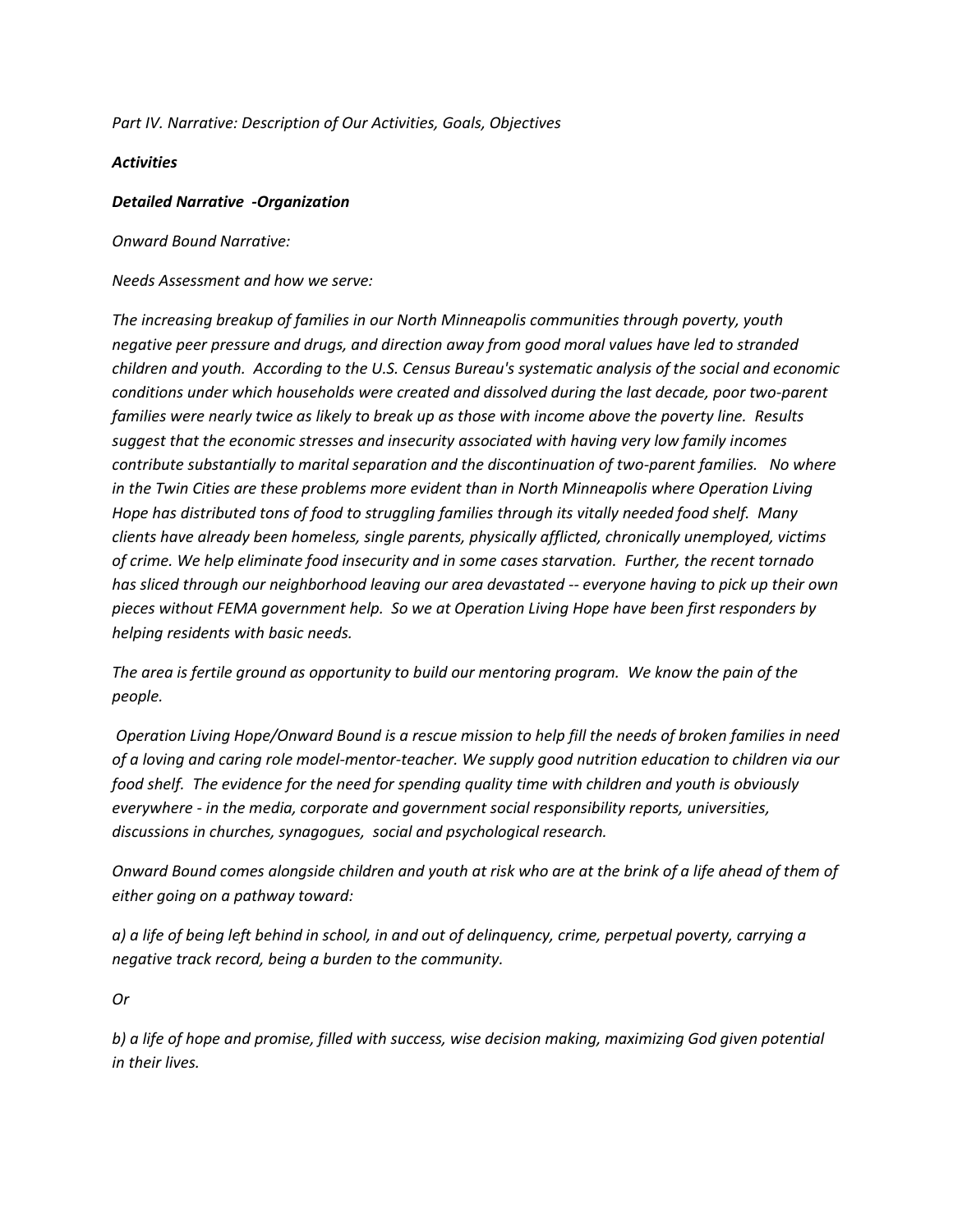*By coming alongside these in need, Onward Bound casts them into the role as prote'ges' under well qualified and trained mentors/role models who are committed to spending quality time with their prote'ges'.* 

*One example is Deldrich, one of our teens in the Hennepin County Juvenile Detention Center who has gained fascination in the manufacturing field and has set up a plan to choose the welding trade as a pathway to finding work in a company. Another is Emma, then a four year old who was evaluated by her parents and school as far from being eligible for kindergarten. Now at early five she is guided by her mentor in early reading and basic math. She is now far exceeding expectations in these areas ready for kindergarten.*

# *Operation Living Hope Narrative:*

*Activities include recently saving a very precious life from the ravaging fatality of suicide, through coming along side of him, with love, counseling, nurturing, and being there and working with Brian, through his crisis intervention program, therapy, clinical help, and above all hope. We have provided shelter, food, and clothing, and in some situations transportation and a lot of consistent guidance. By holding others publically accountable, Brian is working on freedom from their oppression, doing well on his job, supporting his children, and being a blessing and asset to the community. Ask us directly how we have saved taxpayers \$40,000 per year in jail expense, \$12,000 per year in welfare expense, and or at least \$36,000 per year social security expense.*

*Similarly, one of our volunteers have counseled on a consistent basis and brought hope to Matt who had spiraled into depression and also attempted suicide. Matt is now living responsibly, working, and attending church on a consistent basis.* 

*We have opened our Operation Living Hope facility to an single mother who is not fully secure in her current living arrangement. The Operation Living Hope home has also been a refuge recently for two other homeless women.* 

*We have brought counsel, hope and comfort to a woman whose name is Lola in a very distressful and needy situation. Her husband has been clinging to life and fed through a tube for many years in their home while she herself had suffered major surgery on her right shoulder. We had organized a team to provide her and her family with nutritious meals for two weeks during her healing time. We have also provided for Christmas presents for her family.*

*Presently we are continuing to guide and counsel with most of the above individuals and supplement their needs. All of the above have become self-sufficient and some even strong enough to join our Operation Living Hope volunteer forces. Presently we are continuing to uplift, teach, counsel and guide these as they help others in a new direction.* 

*Our organization has also provided counsel on a consistent basis to a precious woman diagnosed with brain cancer with little time to live. Jeanie has survived with medical treatment and nutritional help from our organization with love, nurturing, lovely clothing and beautiful coverings for her precious head.*